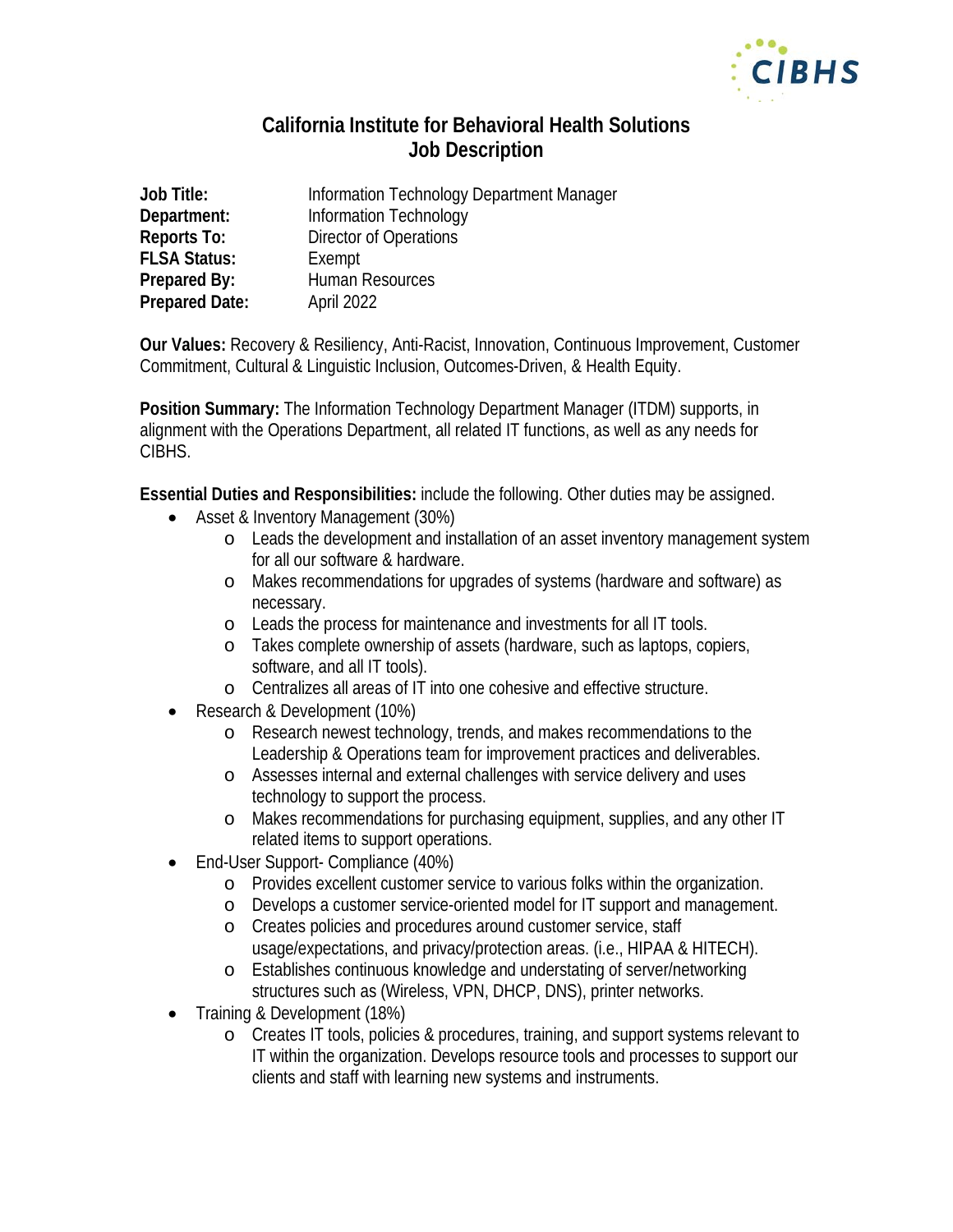

- Marketing Support (2%)
	- o Partners thoughtfully with the leadership team in creative strategies to share our content and work with our partners and community through social media marketing.
- Other Essential Duties
	- o Regular, predictable attendance is required.
	- o Ability to get along and work effectively with others.

### **Supervisory Responsibilities:**

This job has no supervisory duties.

**Measures of Performance:** The ITDM shall be considered to be performing in an acceptable manner when the following have been accomplished:

- 1. *Analytical Thinking*  Synthesizes complex or diverse information; collects and researches data; uses intuition and experience to complement data; makes a systematic comparison of two or more alternatives; notices discrepancies and inconsistencies in available information; approaches a complex task or problem by breaking it down into its component parts and considering each part in detail; weighs the cost, benefits, risks, and chances for success in making a decision; designs work flows and procedures.
- 2. *Design* Generates creative solutions; translates concepts and information into images; uses feedback to modify designs; applies design principles; demonstrates attention to detail.
- 3. *Problem Solving* Identifies and resolves problems in a timely manner; gathers and analyzes information skillfully; develops alternative solutions; works well in group problem solving situations; uses reason even when dealing with emotional topics.
- 4. *Forward Thinking -* Anticipates possible problems and develops contingency plans in advance; notices trends in the industry or marketplace and develops plans to prepare for opportunities or problems; anticipates the consequences of situations and information and plans; accordingly, anticipates how individuals and groups will react to situation and information and plans accordingly.
- 5. *Project Management* Develops project plans; coordinates projects; communicates changes and progress; completes projects on time and budget; manages project team activities.
- 6. *Technical Skills* Assesses own strengths and weaknesses; pursues training and development opportunities; strives to continuously build knowledge and skills; shares expertise with others; effectively applies technical knowledge to solve a range of problems; possesses an in-depth knowledge and skill in a technical area; develops technical solutions to new or highly complex problems that cannot be solved using existing methods or approaches; is sought out as an expert to provide advice or solutions in his/her technical area.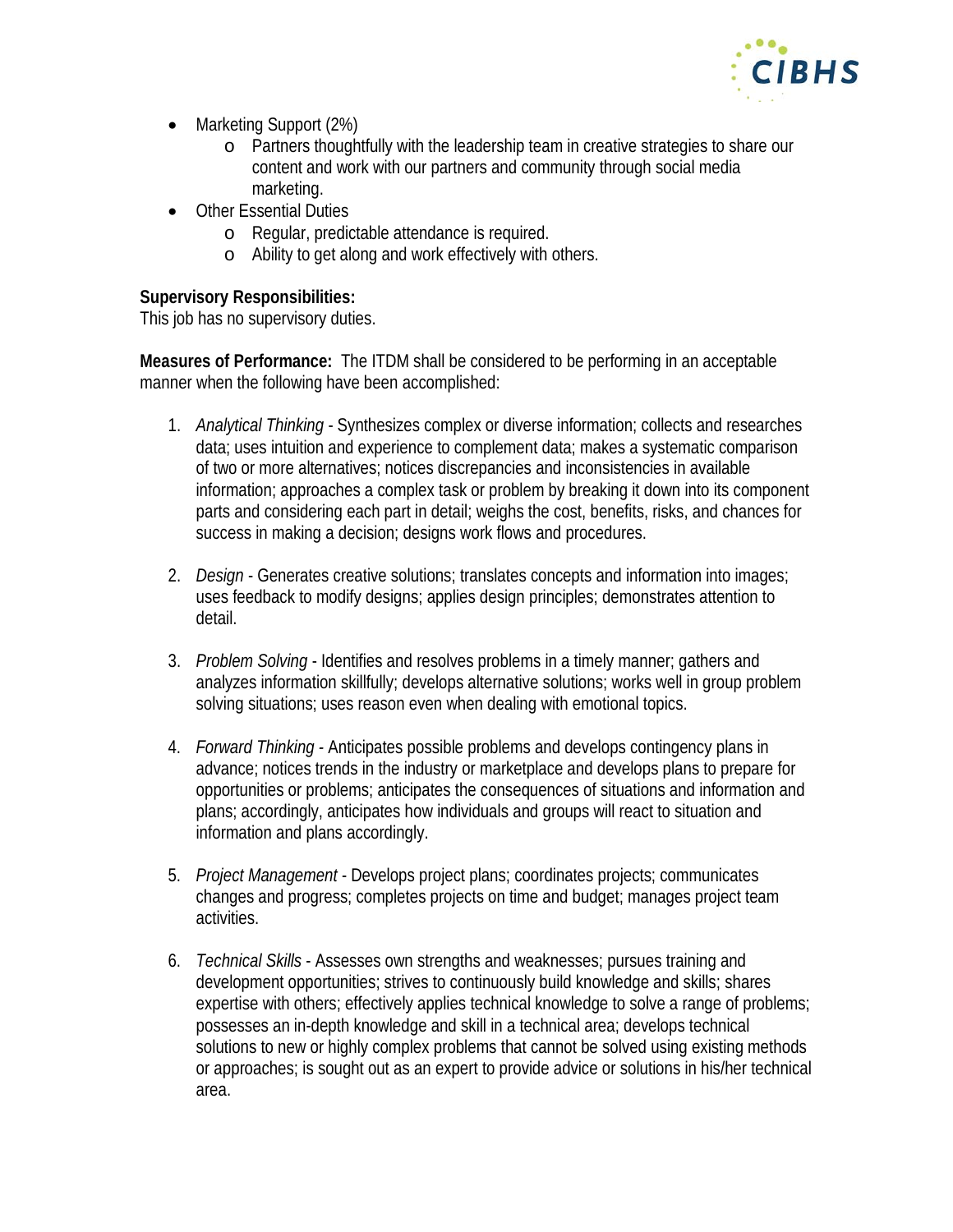

7. *Customer Service* - Manages difficult or emotional customer situations; responds promptly to customer needs; solicits customer feedback to improve service; responds to requests for service and assistance; meets commitments.

**Qualifications:** To perform this job successfully, an individual must be able to perform each essential duty satisfactorily. The requirements listed below are representative of the knowledge, skill, and/or ability required. Reasonable accommodations may be made to enable individuals with disabilities to perform the essential functions.

### **Education and/or Experience:**

Associate's degree (A.A.) or Bachelor's degree in computer or information science-related field and 5+ years of Information Technology management, with growing responsibility over the years. Certifications in the following areas preferred; A+, MCSA, MCSE, MCP, CCNA, CCNP.

## **Language Skills:**

Ability to read, analyze, and interpret general business periodicals, professional journals, technical procedures, or governmental regulations. Ability to write reports, business correspondence, and procedure manuals. Ability to effectively present information and respond to questions from groups of managers, members, governmental bodies/boards, and the general public.

## **Mathematical Skills:**

Ability to add and subtract two-digit numbers and to multiply and divide with 10's and 100's. Ability to perform these operations using units of American money and weight measurement, volume, and distance.

## **Reasoning Ability:**

Ability to solve practical problems and deal with a variety of concrete variables in situations where only limited standardization exists. Ability to interpret a variety of instructions furnished in written, oral, diagram, or schedule form.

**Computer Skills:** To perform this job successfully, an individual should have knowledge of internet software and the Microsoft Office Suite of products. Knowledge of basic office equipment should include: internet and email, copy and fax machines, postage meter and telephone**.**

### **Other Skills and Abilities:**

- Have a knack for all things IT and experienced in deploying and maintaining:
	- o Dell PowerEdge, HP Proliant servers
	- o MS Server 2012, Active Directory, Group Policy, RDS, DHCP, DNS
	- o Windows 10
	- o Sophos Firewall, VPN
	- o Cisco Meraki switches
	- o WiFi Access Points
	- o PDAs
	- o Network Printers
	- o Software such as Office 365, Adobe, etc.